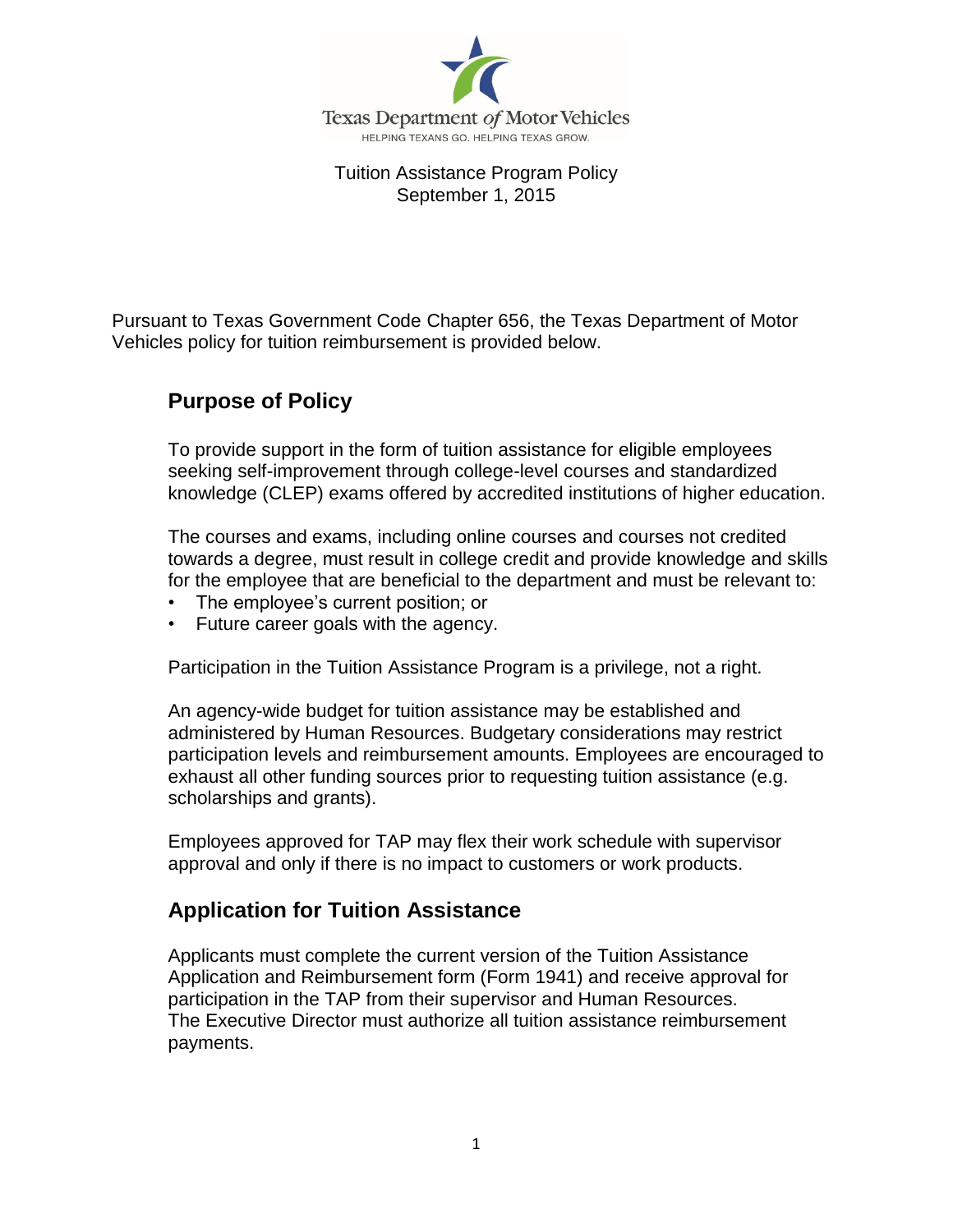

#### Tuition Assistance Program Policy September 1, 2015

## **Tuition Assistance Eligibility**

To be eligible for Tuition Assistance employees must:

- Be continuously employed for one year at the time of application;
- Be a full-time regular status employee;
- Maintain satisfactory job performance as documented in their current performance evaluation; and
- Have no disciplinary action during the six months prior to applying.

While participating in the TAP employees may apply for and accept other positions within the department. Transferring to another position or to a different division does not invalidate the participant's eligibility for tuition reimbursement.

#### **Reimbursement**

Reimbursement for tuition and mandatory fees will be provided only if the employee receives college credits for the course or exam. The amount of reimbursement may be based on the average semester hour cost for Texas public colleges and universities as reported annually by the Texas Higher Education Coordinating Board. The participant will be responsible for paying the difference in cost.

Reimbursement will not be provided for optional fees, books or a course taken more than once.

Within four weeks of receipt of grades employees must submit to Human Resources:

- Grade report or transcript verifying course credit; and
- Itemized statement of tuition and mandatory fees paid by employee.

### **Tuition Reimbursement Service Commitment**

Employees who receive a TAP reimbursement must continue to work for the department for six months following receipt of the reimbursement. This service commitment begins on the first day of the month following the date of reimbursement.